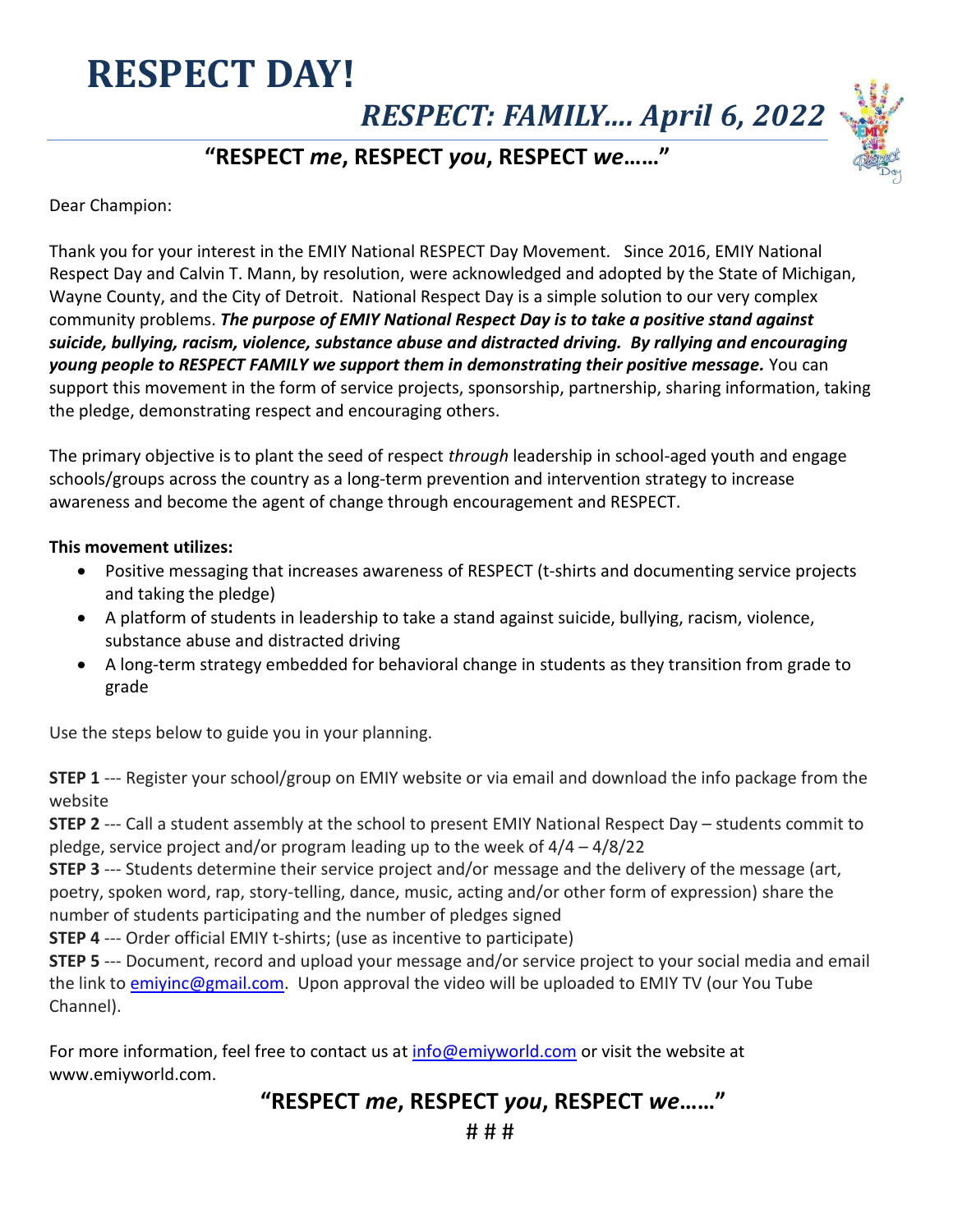# **RESPECT DAY!**

### *RESPECT: FAMILY... April 6, 2022*

**"RESPECT** *me***, RESPECT** *you***, RESPECT** *we***……"**



## **Pledge of RESPECT**

Today, I pledge to put RESPECT above hate. I will show RESPECT in my words, beliefs, and actions towards others.

- 1. I will **Love**…
- 2. I will show **Peace** …
- 3. I will rebuild **Family**…
- 4. I will rebuild **Community**…
- 5. I will be **Healthy**…
- 6. I will be **Drug free…**
- 7. I will support my local **Economy**…
- 8. I will continue my **Education**…

I pledge to rebuild my community through RESPECT one person at a time starting with me. **"RESPECT** *me***, RESPECT** *you***, RESPECT** *we***……"**

Printed Name: \_\_\_\_\_\_\_\_\_\_\_\_\_\_\_\_\_\_ Signature: \_\_\_\_\_\_\_\_\_\_\_\_\_\_\_\_ Date:\_\_\_\_\_\_\_\_\_\_\_